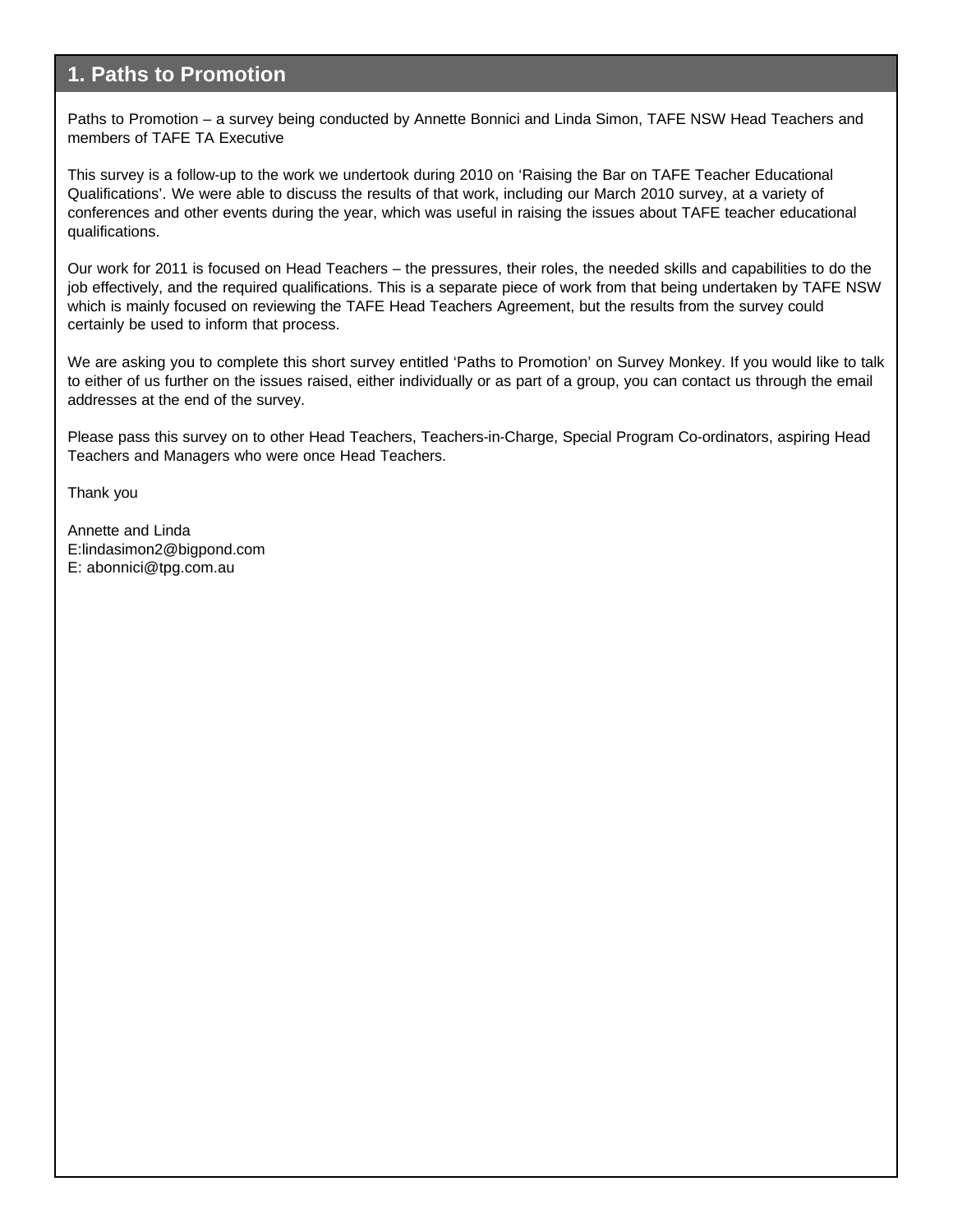## **2. General Information**

# **1. Gender \* 2. Age \* 3. In which institute are you currently employed? \* 4. What position do you currently hold? \*** ) Male Female  $\big)$  Under 30  $30 - 39$ 40 - 49  $50 - 59$  $60 +$ ) Hunter Sydney South Western Sydney Western Sydney Northern Sydney North Coast New England Western Riverina Illawarra Central ) Head Teacher Teacher in Charge  $\bigcap$  Teacher Special Program Co-ordinator Institute Manager Other (please specify)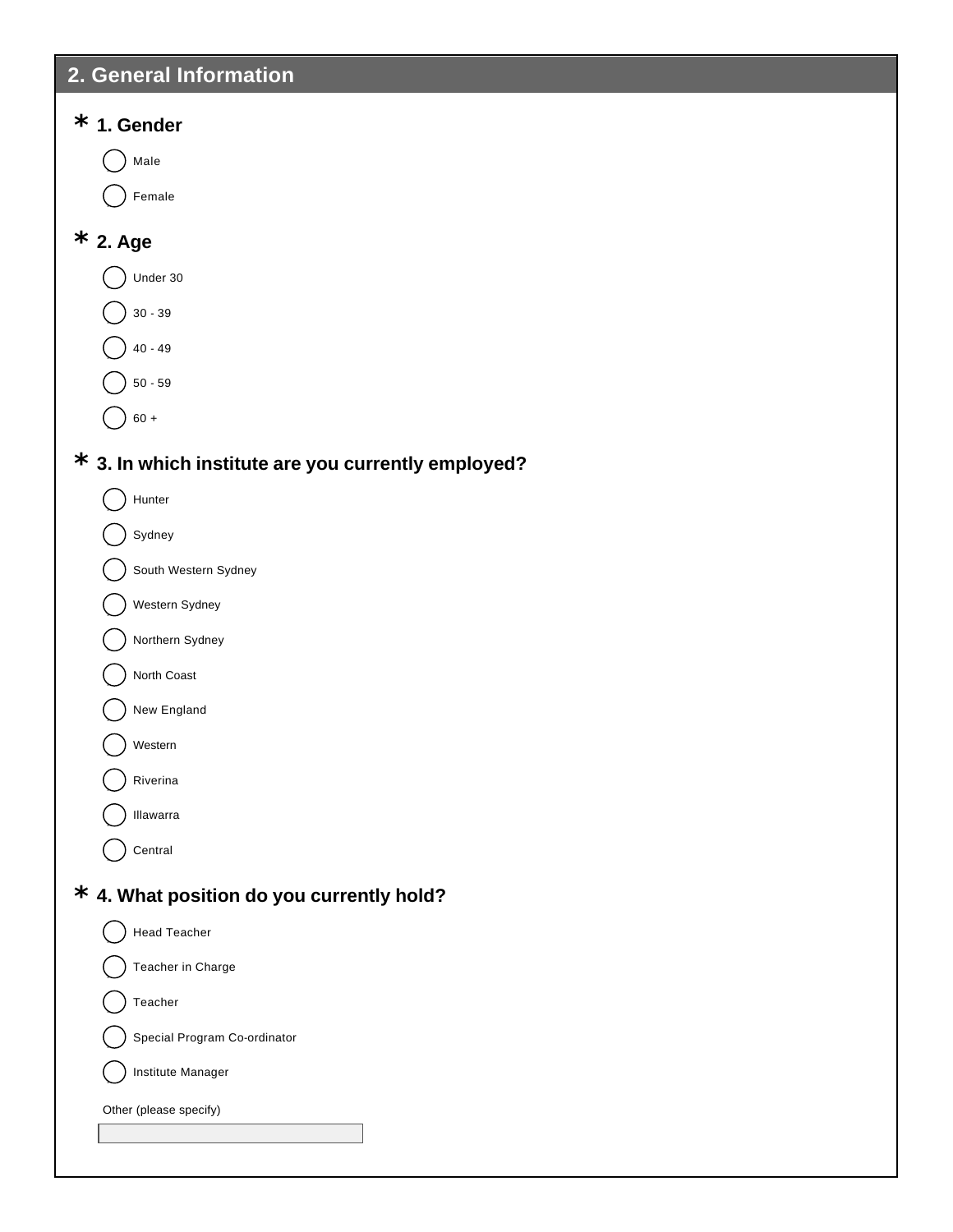## **3. Head Teacher**

### **1. How many Head Teachers are in your section? \***

 $\bigcirc$  1  $\bigcirc$  2  $\bigcap_3$  $\bigcap$  more than 3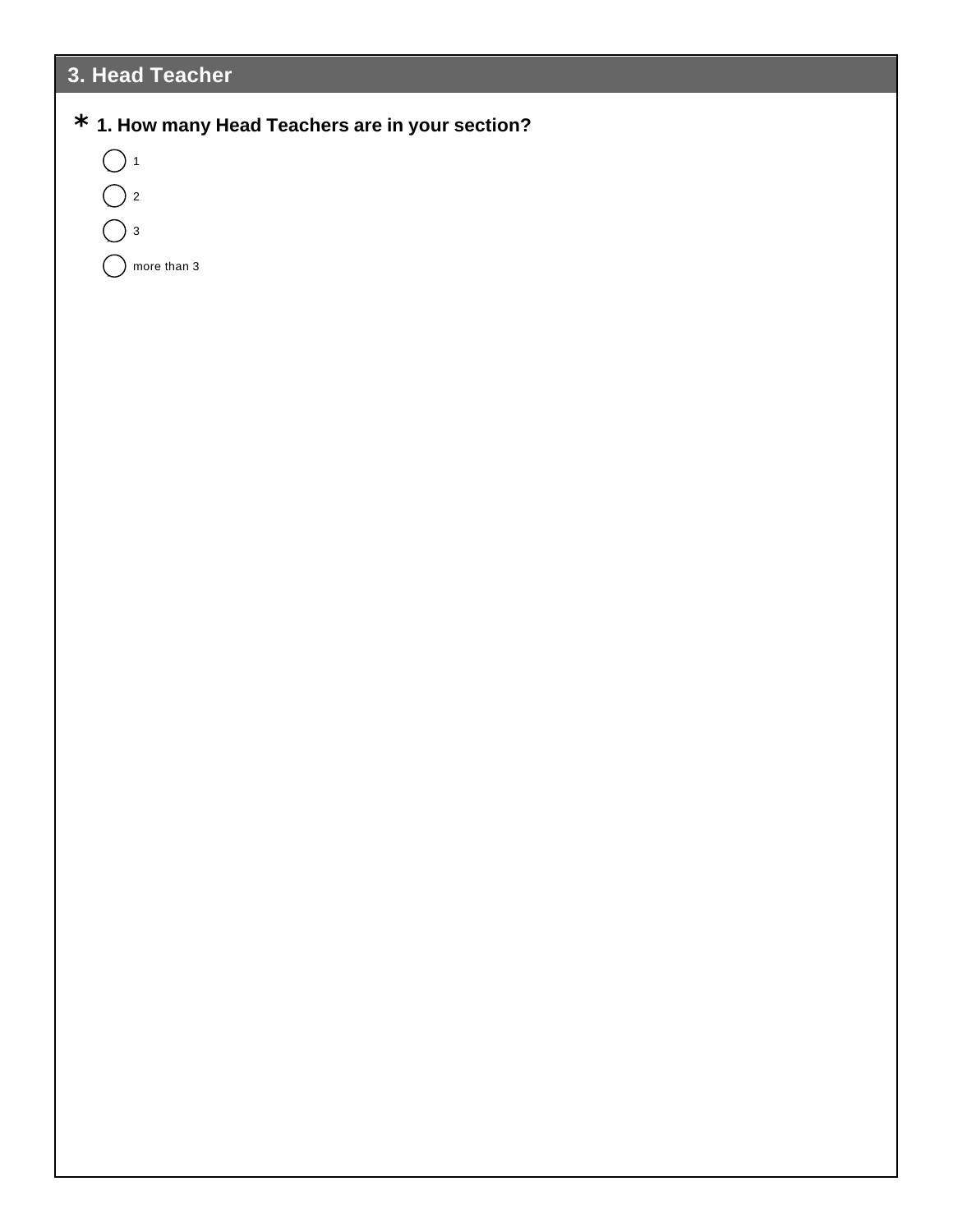## **4. Teacher**

### **1. Have you ever acted in the position of Head Teacher? \***

 $\bigcap$  Yes

 $\bigcirc$  No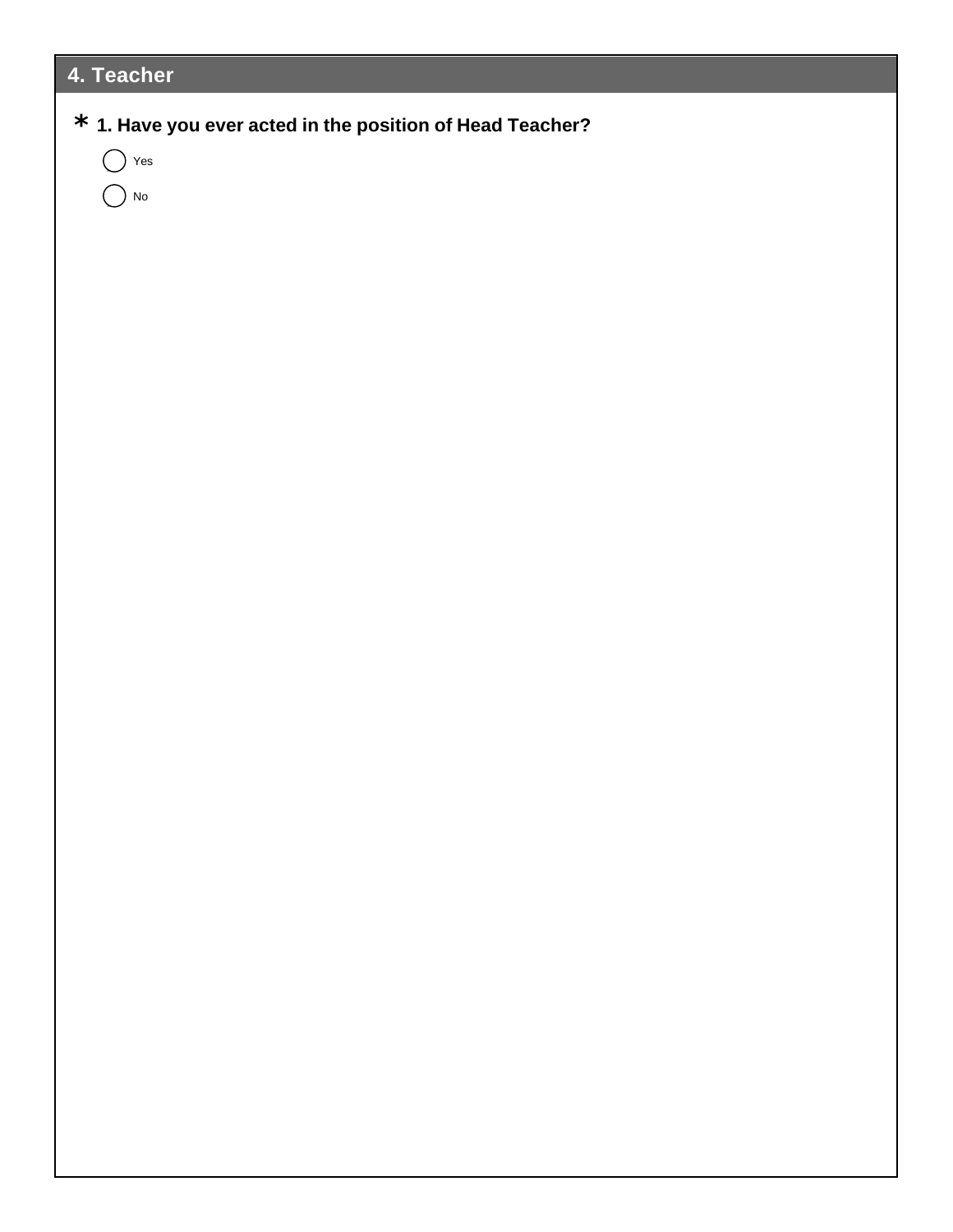## **5. Institute Manager**

### **1. Have you ever been a Head Teacher? \***

 $\bigcap$  Yes  $\bigcap$  No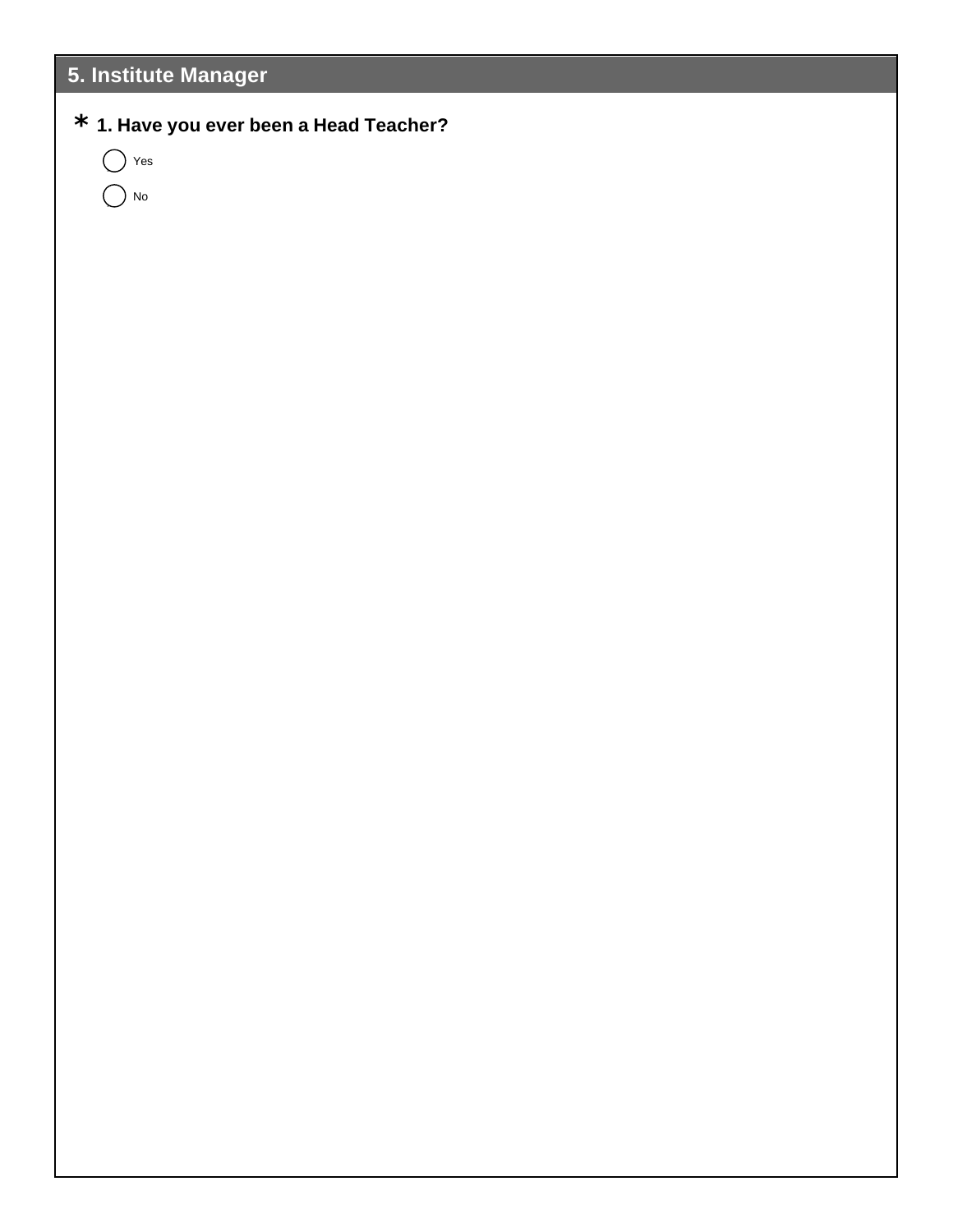| 6.                                               |
|--------------------------------------------------|
| $*$ 1. How many teachers do (did) you supervise? |
| 10                                               |
| $10 - 20$                                        |
| $20+$                                            |
| $*$ 2. What vocational areas do you supervise?   |
| Access and General Education                     |
| <b>Business and Commerce</b>                     |
| Transport                                        |
| Construction                                     |
| Primary Industries                               |
| Information Technology                           |
| Fine Arts                                        |
| Media and Design                                 |
|                                                  |
| Hospitality                                      |
| <b>Travel and Events</b>                         |
| Horticulture                                     |
| Health and Welfare                               |
| Sport and Recreation                             |
| Hair and Beauty                                  |
| Metals                                           |
| Engineering                                      |
| Other (please specify)                           |
|                                                  |
|                                                  |
|                                                  |
|                                                  |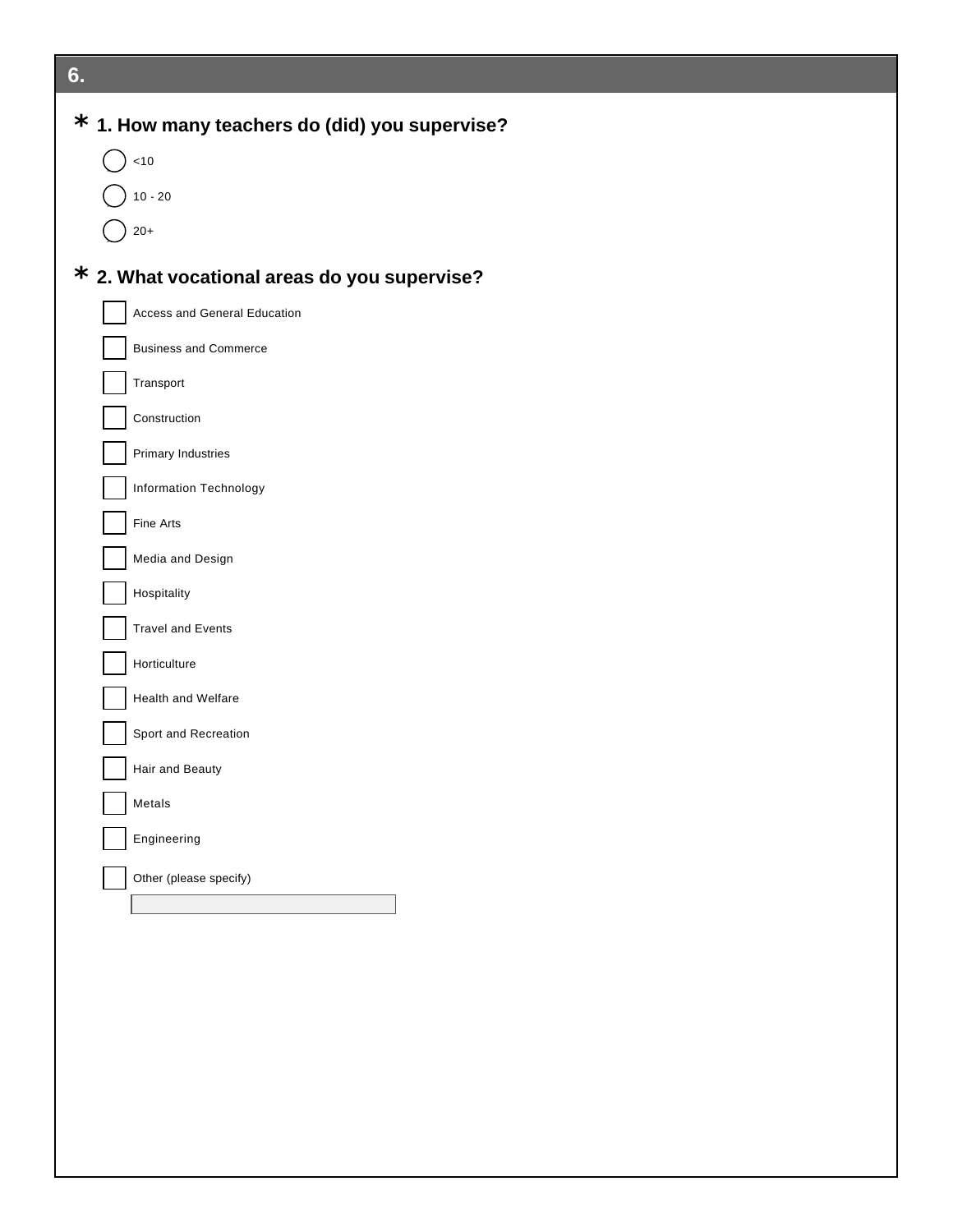## **7. Qualifications**

| $^{\star}$ 2. What teaching qualifications do you hold? Tick all that apply |  |  |
|-----------------------------------------------------------------------------|--|--|
| CIV Training and Assessment (TAE10)                                         |  |  |
| CIV Training and Assessment (TAA04)                                         |  |  |
| CIV Assessment and Workplace Training (BSZ99)                               |  |  |
| Diploma TAA                                                                 |  |  |
| Diploma in Adult Education                                                  |  |  |
| <b>Bachelor of Adult Education</b>                                          |  |  |
| Undergraduate Degree in other educational field                             |  |  |
| Graduate Diploma in Adult Education                                         |  |  |
| Graduate Diploma in other educational field                                 |  |  |
| Masters in Adult Education                                                  |  |  |
| Masters in other educational field                                          |  |  |

**3. Did these qualifications provide you with sufficient skills to perform the duties of a \* Head Teacher?**



**4. What other qualifications, educational and vocational, might assist you in your role as Head Teacher?**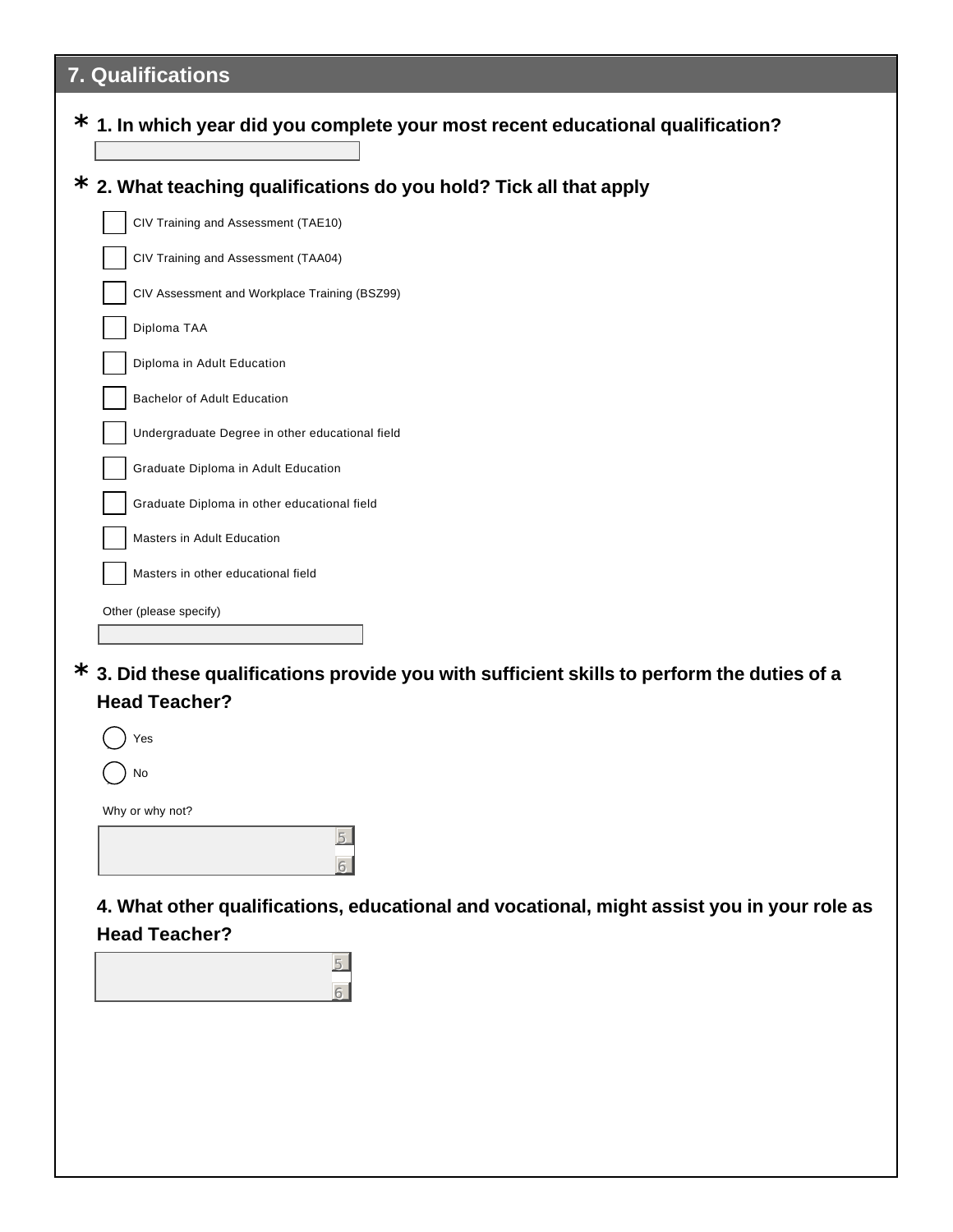

6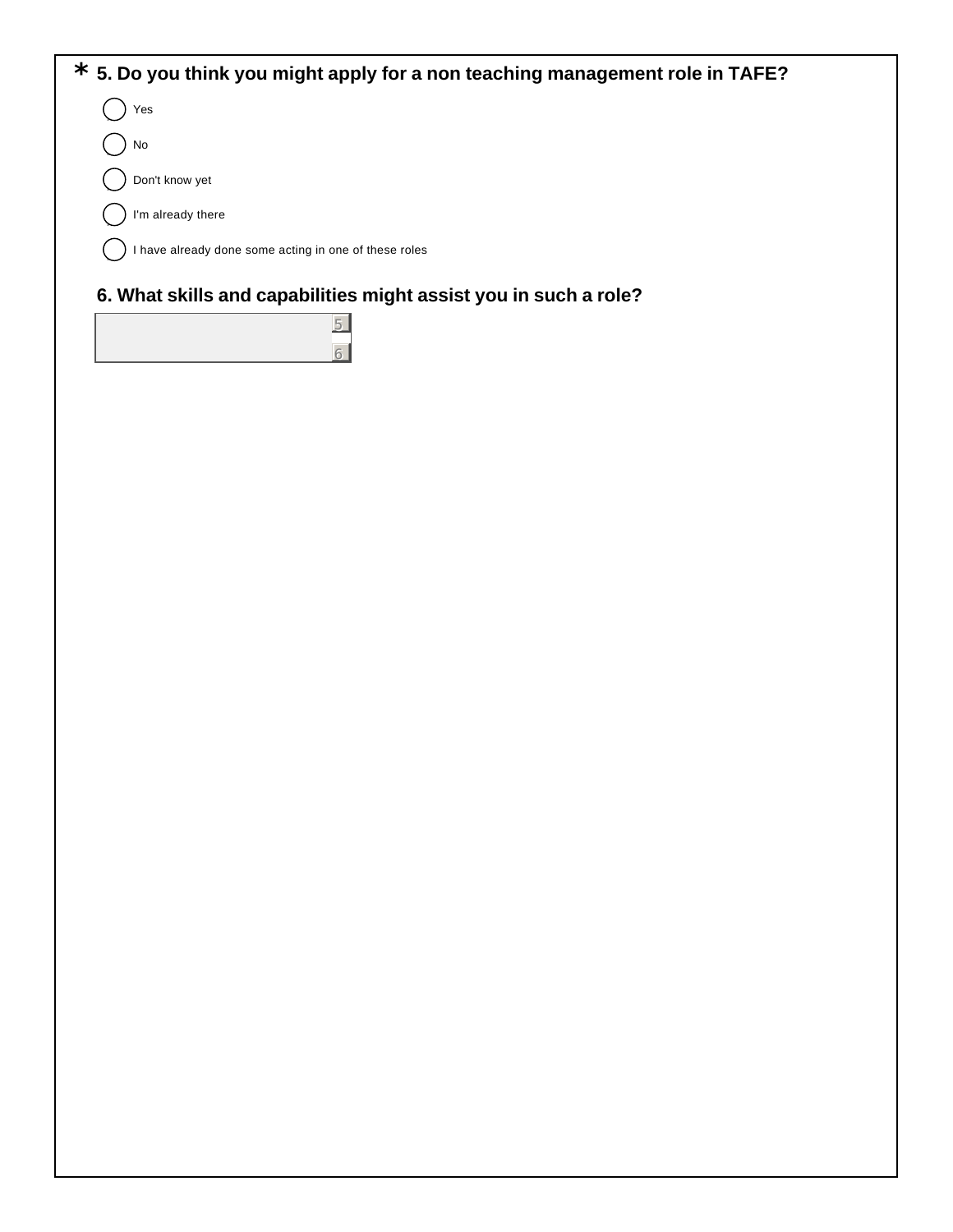## **8. Skills and Capabilities**

#### **1. What were your main reasons for becoming a Head Teacher? (Choose those that \* apply)**

| Desire to be a leader in TAFE                            |  |
|----------------------------------------------------------|--|
| Desire to have a job which mixes teaching and leadership |  |
| Wanting to run your own section effectively              |  |
| Others suggesting you should take on the job             |  |
| A path to other jobs in TAFE                             |  |
| No one else to do the job                                |  |
| The money                                                |  |
| The lifestyle                                            |  |
| Other (please specify)                                   |  |
|                                                          |  |
| $^{\star}$ 2. Do these reasons still apply?              |  |
| Yes                                                      |  |
| No                                                       |  |
| Some                                                     |  |
| Why?                                                     |  |
|                                                          |  |
|                                                          |  |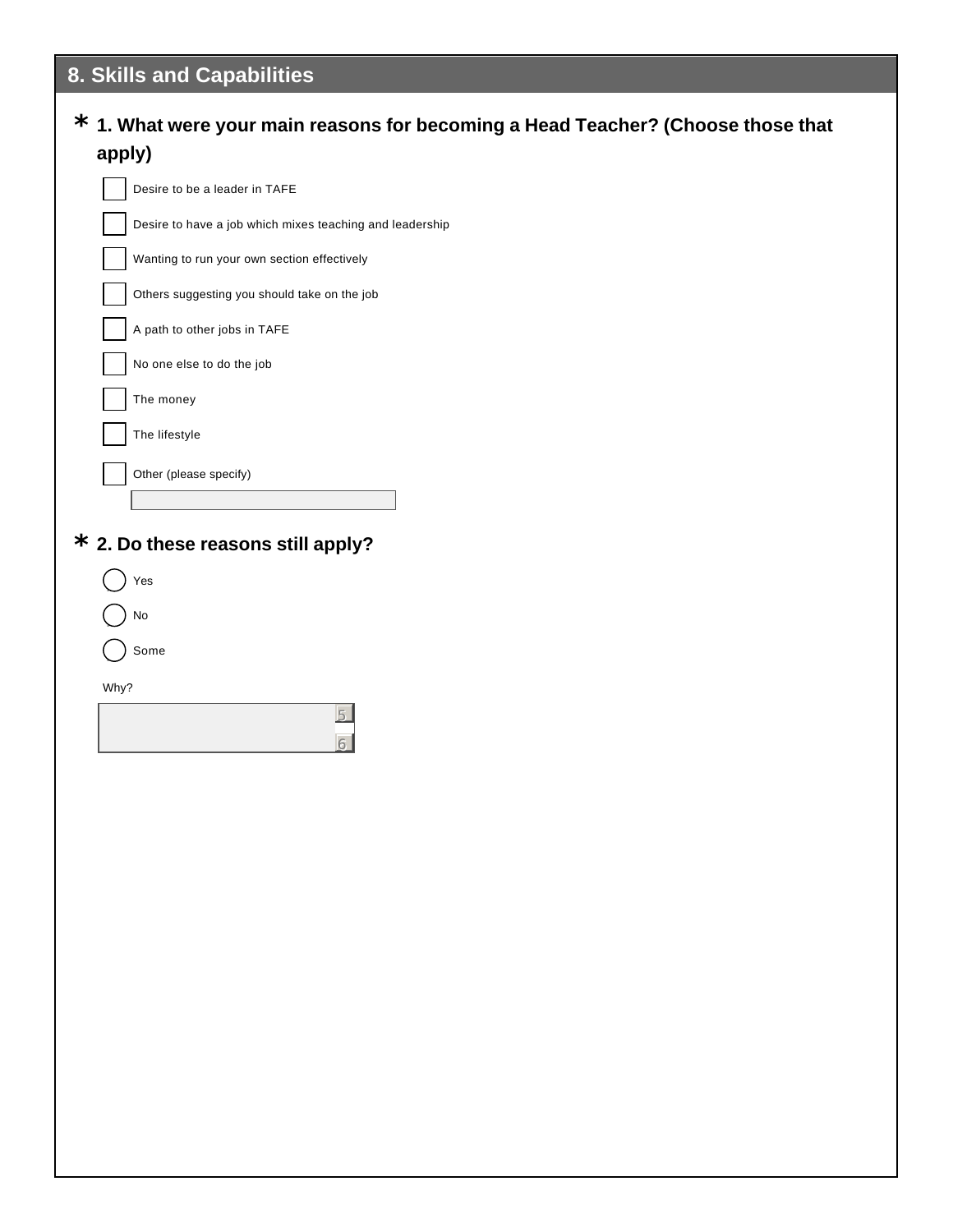#### **3. What do you see as the most important aspects of your role? Choose the five (5) top issues. (Requires at most five (5) responses.)**

| Educational leadership<br>Writing tenders and<br>applying for external<br>funding<br>Marketing and commercial<br>work<br>Working with industry and<br>other providers<br>Dealing with administrative<br>systems<br>Section management<br>Managing student issues,<br>including records<br>Managing apprentices and<br>trainees<br><b>Budgets</b><br>Responding to<br>management requests<br>Networking with other Head<br>Teachers/sections<br>Increasing quality in your<br>teaching section<br>Responding to audits and<br>quality standards<br>Entrepreneurial skills<br>Supporting innovative<br>teaching and learning<br>practices<br>Delivering and assessing in<br>the workplace<br>Dealing with outside<br>agencies eg. Centrelink<br>Succession planning in<br>your section<br><b>Professional Development</b><br>for you and your staff<br>Mentoring and coaching<br>Assisting teachers with<br>effective teaching skills and<br>strategies<br>Dealing with student issues<br>Discipline issues<br>Keeping you and your staff<br>up-to-date and relevant<br>Completing research and<br>development proposals<br>Supervision of your staff<br>Supervision across a<br>number of sections | Most Important |
|---------------------------------------------------------------------------------------------------------------------------------------------------------------------------------------------------------------------------------------------------------------------------------------------------------------------------------------------------------------------------------------------------------------------------------------------------------------------------------------------------------------------------------------------------------------------------------------------------------------------------------------------------------------------------------------------------------------------------------------------------------------------------------------------------------------------------------------------------------------------------------------------------------------------------------------------------------------------------------------------------------------------------------------------------------------------------------------------------------------------------------------------------------------------------------------------------|----------------|
|                                                                                                                                                                                                                                                                                                                                                                                                                                                                                                                                                                                                                                                                                                                                                                                                                                                                                                                                                                                                                                                                                                                                                                                                   |                |
|                                                                                                                                                                                                                                                                                                                                                                                                                                                                                                                                                                                                                                                                                                                                                                                                                                                                                                                                                                                                                                                                                                                                                                                                   |                |
|                                                                                                                                                                                                                                                                                                                                                                                                                                                                                                                                                                                                                                                                                                                                                                                                                                                                                                                                                                                                                                                                                                                                                                                                   |                |
|                                                                                                                                                                                                                                                                                                                                                                                                                                                                                                                                                                                                                                                                                                                                                                                                                                                                                                                                                                                                                                                                                                                                                                                                   |                |
|                                                                                                                                                                                                                                                                                                                                                                                                                                                                                                                                                                                                                                                                                                                                                                                                                                                                                                                                                                                                                                                                                                                                                                                                   |                |
|                                                                                                                                                                                                                                                                                                                                                                                                                                                                                                                                                                                                                                                                                                                                                                                                                                                                                                                                                                                                                                                                                                                                                                                                   |                |
|                                                                                                                                                                                                                                                                                                                                                                                                                                                                                                                                                                                                                                                                                                                                                                                                                                                                                                                                                                                                                                                                                                                                                                                                   |                |
|                                                                                                                                                                                                                                                                                                                                                                                                                                                                                                                                                                                                                                                                                                                                                                                                                                                                                                                                                                                                                                                                                                                                                                                                   |                |
|                                                                                                                                                                                                                                                                                                                                                                                                                                                                                                                                                                                                                                                                                                                                                                                                                                                                                                                                                                                                                                                                                                                                                                                                   |                |
|                                                                                                                                                                                                                                                                                                                                                                                                                                                                                                                                                                                                                                                                                                                                                                                                                                                                                                                                                                                                                                                                                                                                                                                                   |                |
|                                                                                                                                                                                                                                                                                                                                                                                                                                                                                                                                                                                                                                                                                                                                                                                                                                                                                                                                                                                                                                                                                                                                                                                                   |                |
|                                                                                                                                                                                                                                                                                                                                                                                                                                                                                                                                                                                                                                                                                                                                                                                                                                                                                                                                                                                                                                                                                                                                                                                                   |                |
|                                                                                                                                                                                                                                                                                                                                                                                                                                                                                                                                                                                                                                                                                                                                                                                                                                                                                                                                                                                                                                                                                                                                                                                                   |                |
|                                                                                                                                                                                                                                                                                                                                                                                                                                                                                                                                                                                                                                                                                                                                                                                                                                                                                                                                                                                                                                                                                                                                                                                                   |                |
|                                                                                                                                                                                                                                                                                                                                                                                                                                                                                                                                                                                                                                                                                                                                                                                                                                                                                                                                                                                                                                                                                                                                                                                                   |                |
|                                                                                                                                                                                                                                                                                                                                                                                                                                                                                                                                                                                                                                                                                                                                                                                                                                                                                                                                                                                                                                                                                                                                                                                                   |                |
|                                                                                                                                                                                                                                                                                                                                                                                                                                                                                                                                                                                                                                                                                                                                                                                                                                                                                                                                                                                                                                                                                                                                                                                                   |                |
|                                                                                                                                                                                                                                                                                                                                                                                                                                                                                                                                                                                                                                                                                                                                                                                                                                                                                                                                                                                                                                                                                                                                                                                                   |                |
|                                                                                                                                                                                                                                                                                                                                                                                                                                                                                                                                                                                                                                                                                                                                                                                                                                                                                                                                                                                                                                                                                                                                                                                                   |                |
|                                                                                                                                                                                                                                                                                                                                                                                                                                                                                                                                                                                                                                                                                                                                                                                                                                                                                                                                                                                                                                                                                                                                                                                                   |                |
|                                                                                                                                                                                                                                                                                                                                                                                                                                                                                                                                                                                                                                                                                                                                                                                                                                                                                                                                                                                                                                                                                                                                                                                                   |                |
|                                                                                                                                                                                                                                                                                                                                                                                                                                                                                                                                                                                                                                                                                                                                                                                                                                                                                                                                                                                                                                                                                                                                                                                                   |                |
|                                                                                                                                                                                                                                                                                                                                                                                                                                                                                                                                                                                                                                                                                                                                                                                                                                                                                                                                                                                                                                                                                                                                                                                                   |                |
|                                                                                                                                                                                                                                                                                                                                                                                                                                                                                                                                                                                                                                                                                                                                                                                                                                                                                                                                                                                                                                                                                                                                                                                                   |                |
|                                                                                                                                                                                                                                                                                                                                                                                                                                                                                                                                                                                                                                                                                                                                                                                                                                                                                                                                                                                                                                                                                                                                                                                                   |                |
|                                                                                                                                                                                                                                                                                                                                                                                                                                                                                                                                                                                                                                                                                                                                                                                                                                                                                                                                                                                                                                                                                                                                                                                                   |                |
|                                                                                                                                                                                                                                                                                                                                                                                                                                                                                                                                                                                                                                                                                                                                                                                                                                                                                                                                                                                                                                                                                                                                                                                                   |                |
|                                                                                                                                                                                                                                                                                                                                                                                                                                                                                                                                                                                                                                                                                                                                                                                                                                                                                                                                                                                                                                                                                                                                                                                                   |                |
|                                                                                                                                                                                                                                                                                                                                                                                                                                                                                                                                                                                                                                                                                                                                                                                                                                                                                                                                                                                                                                                                                                                                                                                                   |                |
|                                                                                                                                                                                                                                                                                                                                                                                                                                                                                                                                                                                                                                                                                                                                                                                                                                                                                                                                                                                                                                                                                                                                                                                                   |                |
|                                                                                                                                                                                                                                                                                                                                                                                                                                                                                                                                                                                                                                                                                                                                                                                                                                                                                                                                                                                                                                                                                                                                                                                                   |                |
|                                                                                                                                                                                                                                                                                                                                                                                                                                                                                                                                                                                                                                                                                                                                                                                                                                                                                                                                                                                                                                                                                                                                                                                                   |                |
|                                                                                                                                                                                                                                                                                                                                                                                                                                                                                                                                                                                                                                                                                                                                                                                                                                                                                                                                                                                                                                                                                                                                                                                                   |                |
|                                                                                                                                                                                                                                                                                                                                                                                                                                                                                                                                                                                                                                                                                                                                                                                                                                                                                                                                                                                                                                                                                                                                                                                                   |                |
|                                                                                                                                                                                                                                                                                                                                                                                                                                                                                                                                                                                                                                                                                                                                                                                                                                                                                                                                                                                                                                                                                                                                                                                                   |                |
|                                                                                                                                                                                                                                                                                                                                                                                                                                                                                                                                                                                                                                                                                                                                                                                                                                                                                                                                                                                                                                                                                                                                                                                                   |                |
|                                                                                                                                                                                                                                                                                                                                                                                                                                                                                                                                                                                                                                                                                                                                                                                                                                                                                                                                                                                                                                                                                                                                                                                                   |                |
|                                                                                                                                                                                                                                                                                                                                                                                                                                                                                                                                                                                                                                                                                                                                                                                                                                                                                                                                                                                                                                                                                                                                                                                                   |                |
|                                                                                                                                                                                                                                                                                                                                                                                                                                                                                                                                                                                                                                                                                                                                                                                                                                                                                                                                                                                                                                                                                                                                                                                                   |                |
|                                                                                                                                                                                                                                                                                                                                                                                                                                                                                                                                                                                                                                                                                                                                                                                                                                                                                                                                                                                                                                                                                                                                                                                                   |                |
|                                                                                                                                                                                                                                                                                                                                                                                                                                                                                                                                                                                                                                                                                                                                                                                                                                                                                                                                                                                                                                                                                                                                                                                                   |                |
|                                                                                                                                                                                                                                                                                                                                                                                                                                                                                                                                                                                                                                                                                                                                                                                                                                                                                                                                                                                                                                                                                                                                                                                                   |                |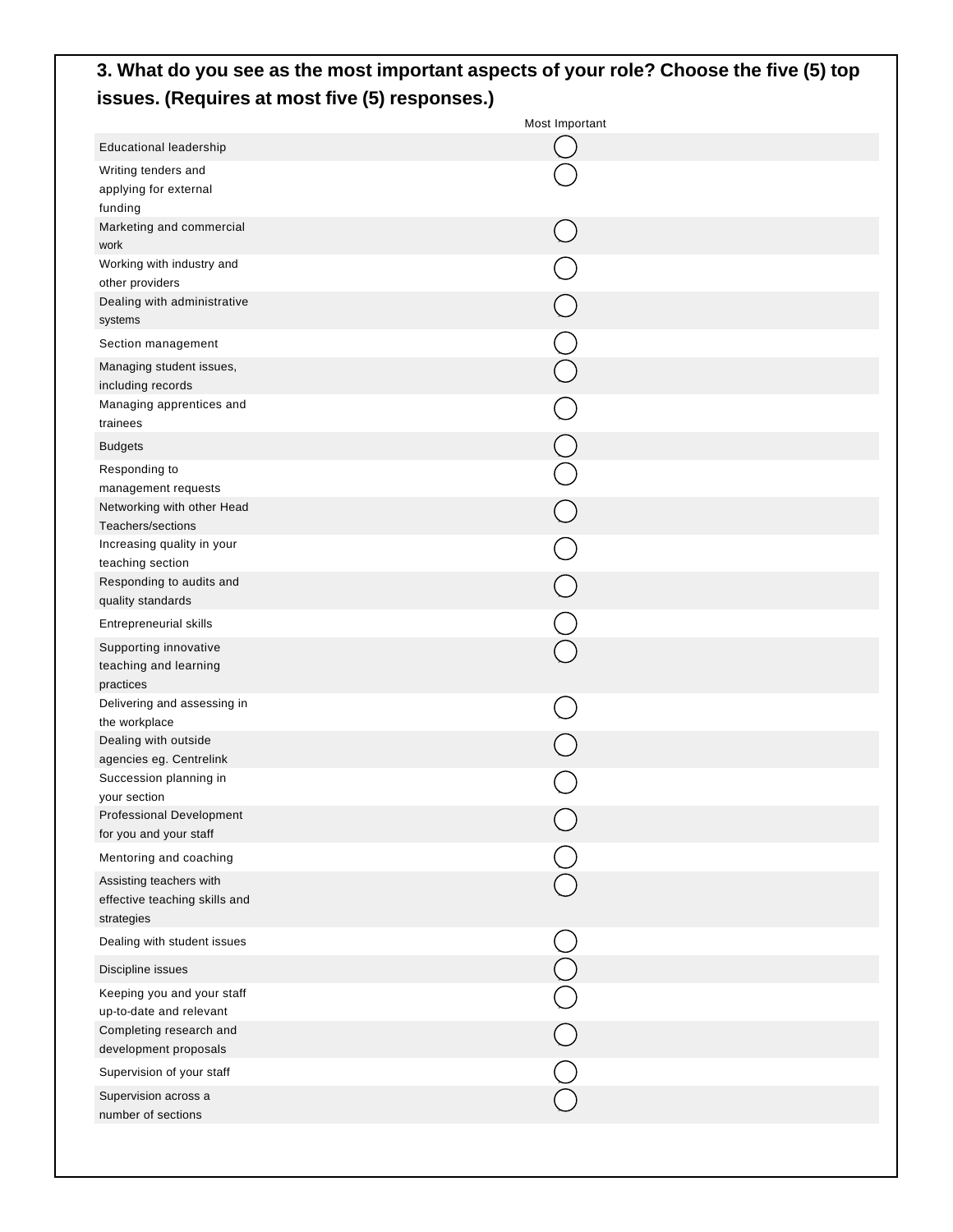|                      | 4. Would you and your section benefit from you further developing your skills and<br>capabilities in these areas that you have identified? Give examples |
|----------------------|----------------------------------------------------------------------------------------------------------------------------------------------------------|
|                      | $\overline{5}$                                                                                                                                           |
|                      | $\star$ 5. If you had the opportunity to get rid of 5 tasks that you currently do, what would they                                                       |
| be?                  |                                                                                                                                                          |
| $\mathbf{1}$         |                                                                                                                                                          |
| $\overline{2}$       |                                                                                                                                                          |
| 3                    |                                                                                                                                                          |
| 4                    |                                                                                                                                                          |
| 5                    |                                                                                                                                                          |
|                      | $*$ 6. What are 3 new challenges you expect to face in the next three years in your Head                                                                 |
| <b>Teacher role?</b> |                                                                                                                                                          |
| $\mathbf{1}$         |                                                                                                                                                          |
| 2                    |                                                                                                                                                          |
| 3                    |                                                                                                                                                          |
|                      |                                                                                                                                                          |
|                      |                                                                                                                                                          |
|                      |                                                                                                                                                          |
|                      |                                                                                                                                                          |
|                      |                                                                                                                                                          |
|                      |                                                                                                                                                          |
|                      |                                                                                                                                                          |
|                      |                                                                                                                                                          |
|                      |                                                                                                                                                          |
|                      |                                                                                                                                                          |
|                      |                                                                                                                                                          |
|                      |                                                                                                                                                          |
|                      |                                                                                                                                                          |
|                      |                                                                                                                                                          |
|                      |                                                                                                                                                          |
|                      |                                                                                                                                                          |
|                      |                                                                                                                                                          |
|                      |                                                                                                                                                          |
|                      |                                                                                                                                                          |
|                      |                                                                                                                                                          |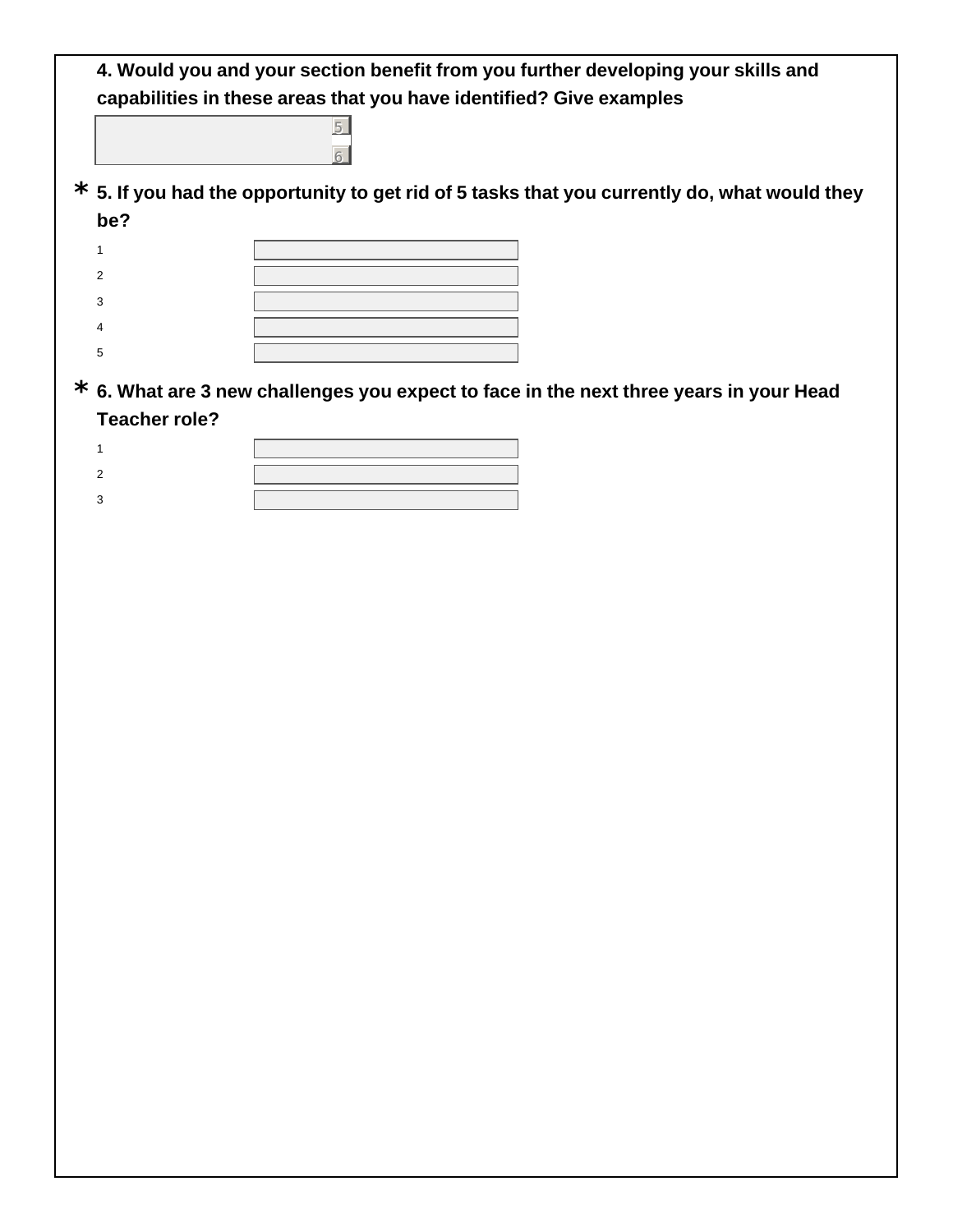| Communication skills<br>Skills to assist you in dealing with an increasingly diverse range of students, including students with special needs<br>Entrepreneurial skills<br>Technological skills<br>Increased teaching and assessment skills<br>Leadership skills<br>Financial management skills<br>Ability to effectively work with industry, community and enterprises<br>Vocational/industry knowledge/expertise<br>Ability to develop curriculum/teaching strategies/resources<br>Ability to prioritise your workload<br>Skills in eLearning or use of other technologies in teaching<br>Ability to interpret and implement government policies<br>Increasing pedagogical skills to assist teachers with low educational qualifications<br>Skills in designing and delivering customised training<br>Ability to develop assessment tools and strategies, including for assessment validation<br>Other (please specify) |  |  |  |  | No additional skills required |
|---------------------------------------------------------------------------------------------------------------------------------------------------------------------------------------------------------------------------------------------------------------------------------------------------------------------------------------------------------------------------------------------------------------------------------------------------------------------------------------------------------------------------------------------------------------------------------------------------------------------------------------------------------------------------------------------------------------------------------------------------------------------------------------------------------------------------------------------------------------------------------------------------------------------------|--|--|--|--|-------------------------------|
|                                                                                                                                                                                                                                                                                                                                                                                                                                                                                                                                                                                                                                                                                                                                                                                                                                                                                                                           |  |  |  |  |                               |
|                                                                                                                                                                                                                                                                                                                                                                                                                                                                                                                                                                                                                                                                                                                                                                                                                                                                                                                           |  |  |  |  |                               |
|                                                                                                                                                                                                                                                                                                                                                                                                                                                                                                                                                                                                                                                                                                                                                                                                                                                                                                                           |  |  |  |  |                               |
|                                                                                                                                                                                                                                                                                                                                                                                                                                                                                                                                                                                                                                                                                                                                                                                                                                                                                                                           |  |  |  |  |                               |
|                                                                                                                                                                                                                                                                                                                                                                                                                                                                                                                                                                                                                                                                                                                                                                                                                                                                                                                           |  |  |  |  |                               |
|                                                                                                                                                                                                                                                                                                                                                                                                                                                                                                                                                                                                                                                                                                                                                                                                                                                                                                                           |  |  |  |  |                               |
|                                                                                                                                                                                                                                                                                                                                                                                                                                                                                                                                                                                                                                                                                                                                                                                                                                                                                                                           |  |  |  |  |                               |
|                                                                                                                                                                                                                                                                                                                                                                                                                                                                                                                                                                                                                                                                                                                                                                                                                                                                                                                           |  |  |  |  |                               |
|                                                                                                                                                                                                                                                                                                                                                                                                                                                                                                                                                                                                                                                                                                                                                                                                                                                                                                                           |  |  |  |  |                               |
|                                                                                                                                                                                                                                                                                                                                                                                                                                                                                                                                                                                                                                                                                                                                                                                                                                                                                                                           |  |  |  |  |                               |
|                                                                                                                                                                                                                                                                                                                                                                                                                                                                                                                                                                                                                                                                                                                                                                                                                                                                                                                           |  |  |  |  |                               |
|                                                                                                                                                                                                                                                                                                                                                                                                                                                                                                                                                                                                                                                                                                                                                                                                                                                                                                                           |  |  |  |  |                               |
|                                                                                                                                                                                                                                                                                                                                                                                                                                                                                                                                                                                                                                                                                                                                                                                                                                                                                                                           |  |  |  |  |                               |
|                                                                                                                                                                                                                                                                                                                                                                                                                                                                                                                                                                                                                                                                                                                                                                                                                                                                                                                           |  |  |  |  |                               |
|                                                                                                                                                                                                                                                                                                                                                                                                                                                                                                                                                                                                                                                                                                                                                                                                                                                                                                                           |  |  |  |  |                               |
|                                                                                                                                                                                                                                                                                                                                                                                                                                                                                                                                                                                                                                                                                                                                                                                                                                                                                                                           |  |  |  |  |                               |
|                                                                                                                                                                                                                                                                                                                                                                                                                                                                                                                                                                                                                                                                                                                                                                                                                                                                                                                           |  |  |  |  |                               |
|                                                                                                                                                                                                                                                                                                                                                                                                                                                                                                                                                                                                                                                                                                                                                                                                                                                                                                                           |  |  |  |  |                               |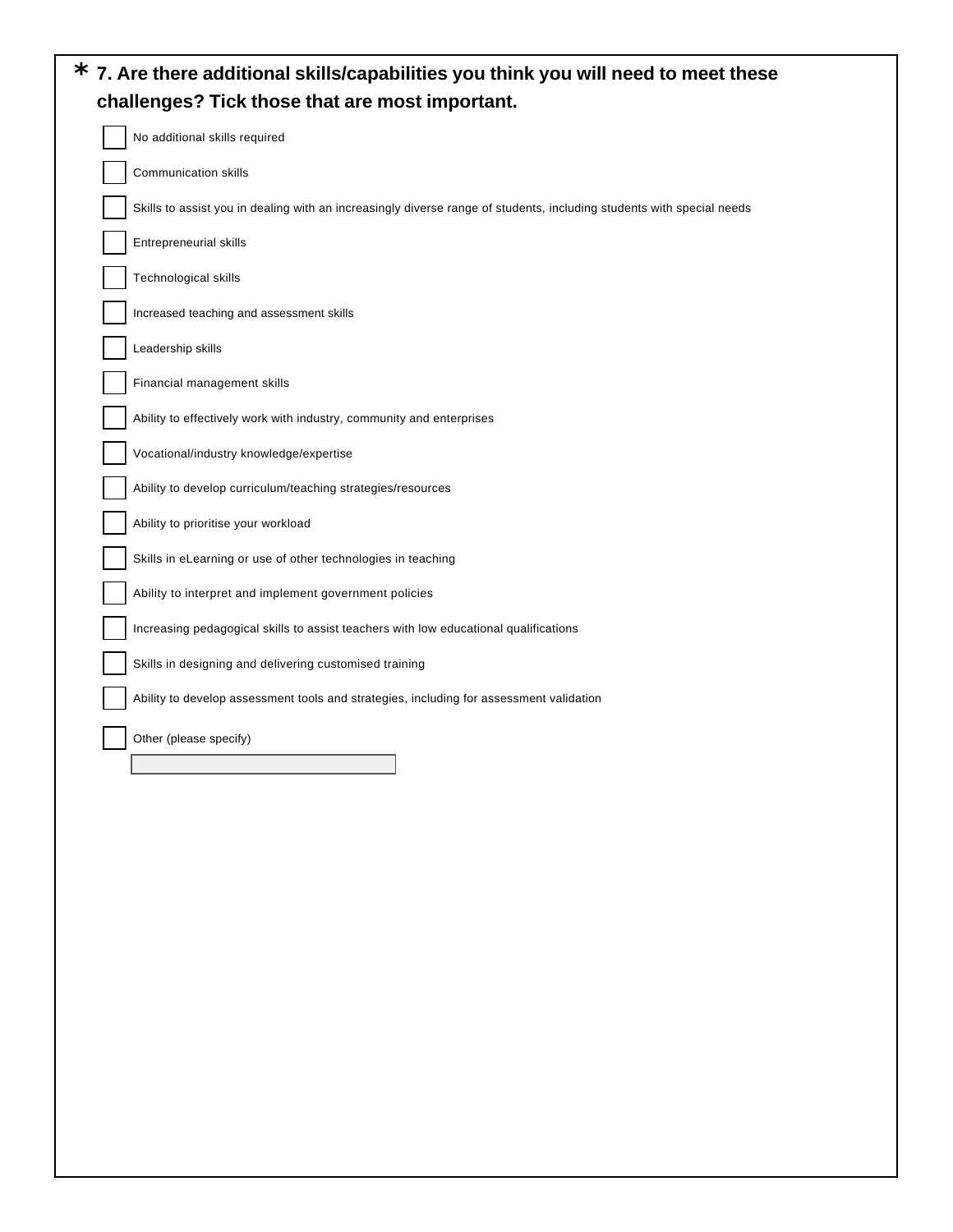#### **1. The following have been identified as issues of concern for Head Teachers. Can you identify the five (5) most important for you. (Requires at most five (5) responses)**

|                                              | Most Important |
|----------------------------------------------|----------------|
| Funding                                      |                |
| Need to bring in own funds<br>to run courses |                |
| Competition with other<br>providers          |                |
| Lack of teaching staff                       |                |
| Lack of administrative staff                 |                |
| Workload                                     |                |
| TAFE systems                                 |                |
| Casualisation                                |                |
| TAFE management                              |                |
| Facilities and equipment                     |                |
| Other (please specify)                       |                |
|                                              |                |

#### **2. What are the three (3) most critical areas in which you need additional funding? (eg \* teaching hours, permanent staff, new/more equipment and resources, support)**

**3. Head Teachers have historically said that educational leadership was the most \* important part of their role? Do you agree that this is still true?**

| 'es |
|-----|
| No  |

Comment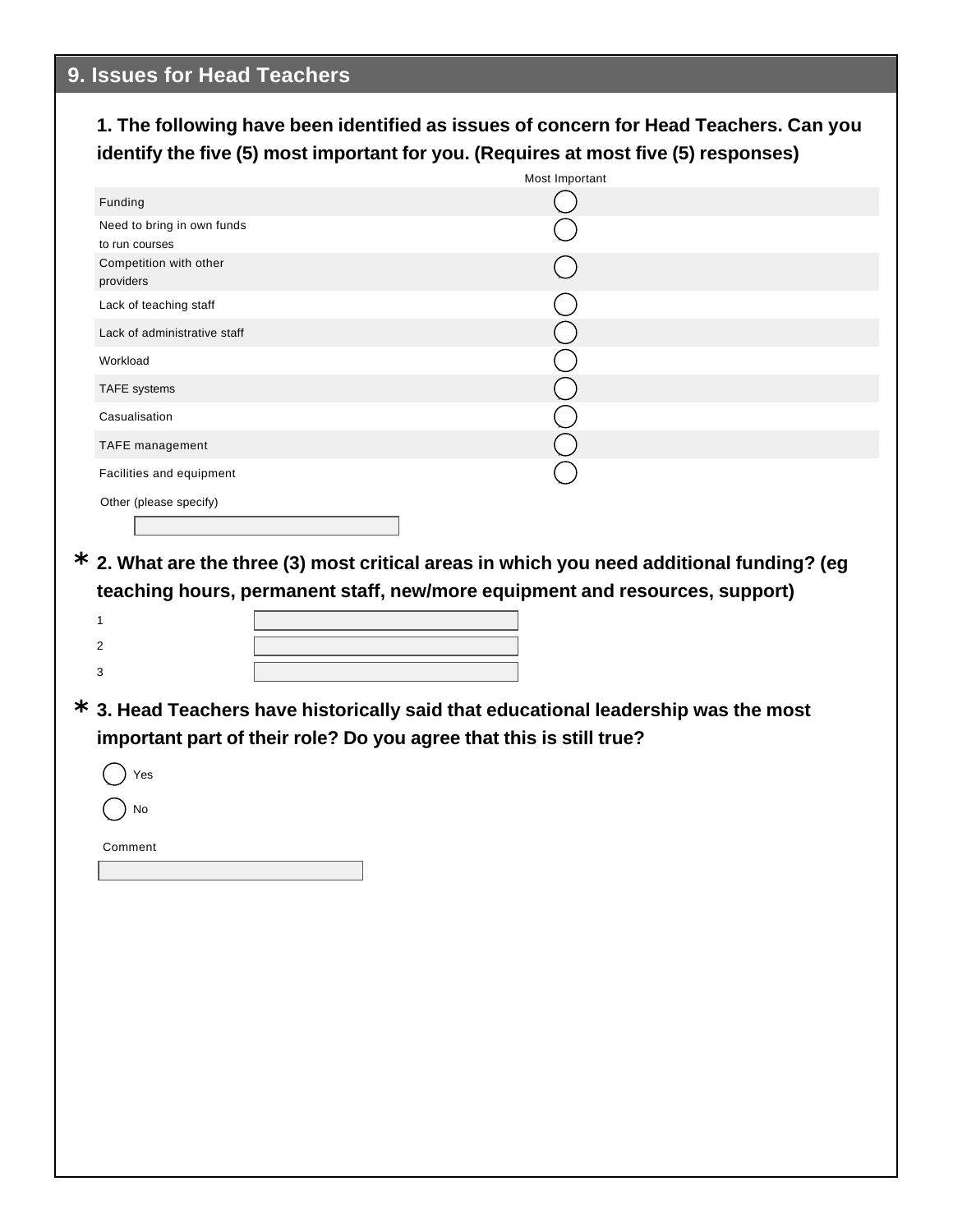#### **4. How would you like to be able to continue to develop your leadership skills? In order \* of usefulness.**

|                                                                         | Very useful    | Useful    | Not particularly useful             | Not for me        | Don't know |
|-------------------------------------------------------------------------|----------------|-----------|-------------------------------------|-------------------|------------|
| Formal qualifications<br>through University                             |                |           |                                     |                   |            |
| Formal qualifications<br>through TAFE                                   |                |           |                                     |                   |            |
| Formal qualification                                                    |                |           |                                     |                   |            |
| through other organisations                                             |                |           |                                     |                   |            |
| Short courses and skills sets                                           |                |           |                                     |                   |            |
| Programs and events                                                     |                |           |                                     |                   |            |
| Conferences                                                             |                |           |                                     |                   |            |
| Networks and communities<br>of practice                                 |                |           |                                     |                   |            |
| Professional Association                                                |                |           |                                     |                   |            |
| Use of diagnostic and self-<br>assessment tools                         |                |           |                                     |                   |            |
| Learning on the job                                                     |                |           |                                     |                   |            |
| through learning projects<br>Coaching and mentoring                     |                |           |                                     |                   |            |
| from others in the<br>workplace                                         |                |           |                                     |                   |            |
| Staff rotation in jobs                                                  |                |           |                                     |                   |            |
| Shadowing arrangements<br>and secondments                               |                |           |                                     |                   |            |
| Other (please specify)                                                  |                |           |                                     |                   |            |
|                                                                         |                |           |                                     |                   |            |
|                                                                         |                |           |                                     |                   |            |
|                                                                         |                |           |                                     |                   |            |
| $*$ 5. Are you satisfied or dissatisfied with your job as Head Teacher? |                |           |                                     |                   |            |
|                                                                         | Very Satisfied | Satisfied | Take it or leave it<br>Dissatisfied | Very Dissatisfied | N/A        |
| Answer                                                                  |                |           |                                     |                   |            |
| 6. Would you like to make any further comments?                         |                |           |                                     |                   |            |
|                                                                         | 5              |           |                                     |                   |            |
|                                                                         |                |           |                                     |                   |            |
|                                                                         |                |           |                                     |                   |            |
|                                                                         |                |           |                                     |                   |            |
|                                                                         |                |           |                                     |                   |            |
|                                                                         |                |           |                                     |                   |            |
|                                                                         |                |           |                                     |                   |            |
|                                                                         |                |           |                                     |                   |            |
|                                                                         |                |           |                                     |                   |            |
|                                                                         |                |           |                                     |                   |            |
|                                                                         |                |           |                                     |                   |            |
|                                                                         |                |           |                                     |                   |            |
|                                                                         |                |           |                                     |                   |            |
|                                                                         |                |           |                                     |                   |            |